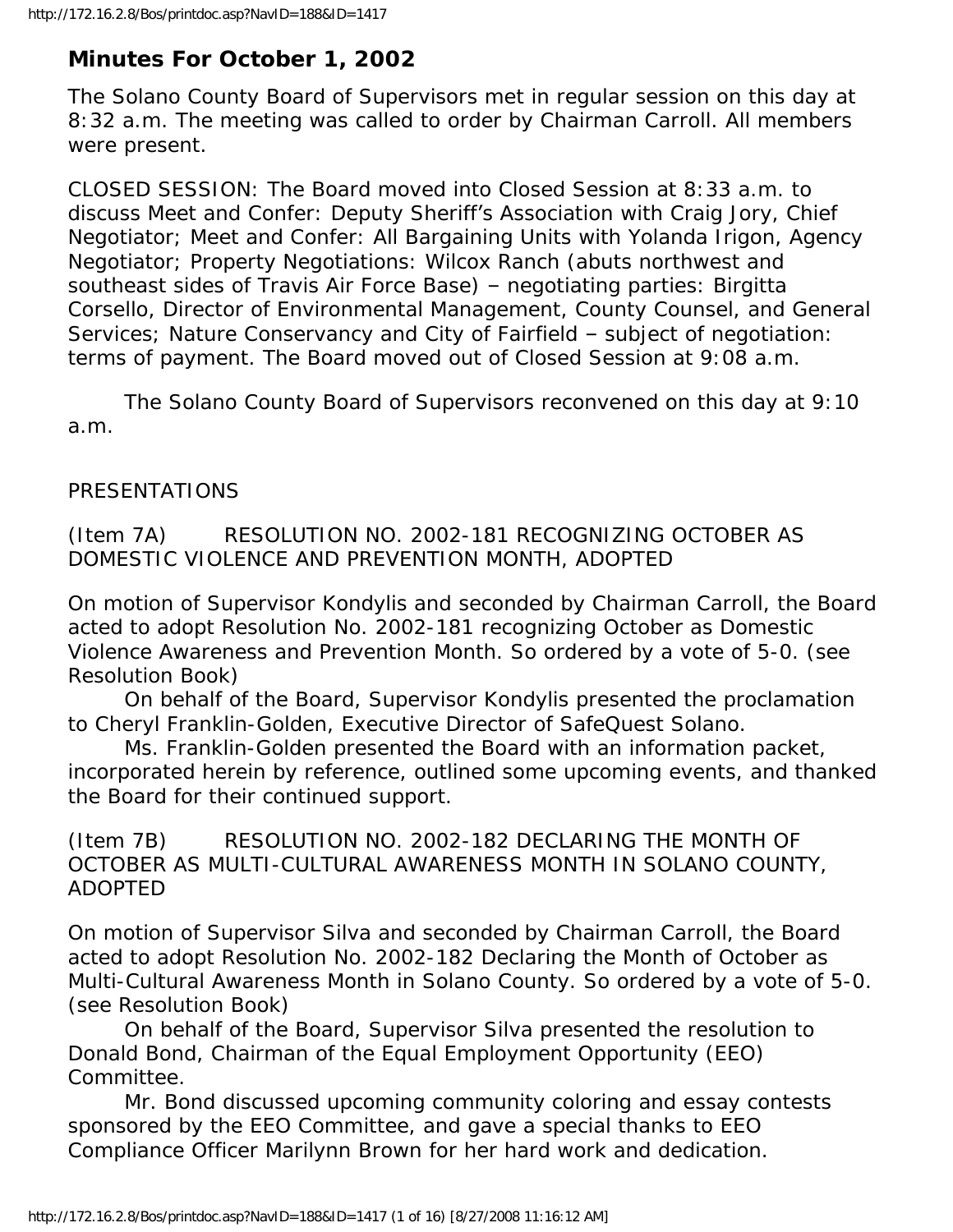(Item 7C) RESOLUTION NO. 2002-183 RECOGNIZING THE WEEK OF OCTOBER 6TH TO OCTOBER 12TH, 2002 AS NATIONAL 4-H WEEK IN SOLANO COUNTY, ADOPTED

On motion of Supervisor Thomson and seconded by Supervisor Silva, the Board acted to adopt Resolution No. 2002-183 Recognizing the Week of October 6th to October12th, 2002 as National 4-H Week in Solano County. So ordered by a vote of 5-0. (see Resolution Book)

 On behalf of the Board, Supervisor Thomson presented the resolution to Carol Paterson, 4-H Youth Development Advisor, and Valerie Williams, 4-H Program Representative.

 Ms. Paterson and Ms. Williams noted that this is also the 100th Birthday of 4-H Program. Ms. Paterson discussed the evolution of 4-H from its' rural roots to a well expanded organization now in the urban and suburban communities to meet the needs of families and their children. Ms. Williams and Ms. Paterson presented the Board with a cake and a small gift to celebrate the 100th Birthday of 4-H.

(Item 7D) RESOLUTION NO. 2002-184 PROCLAIMING OCTOBER 2002 AS SUDDEN INFANT DEATH SYNDROME AWARENESS MONTH, ADOPTED

On motion of Supervisor Silva and seconded by Chairman Carroll, the Board acted to adopt Resolution No. 2002-184 Proclaiming October 2002 as Sudden Infant Death Syndrome Awareness Month. So ordered by a vote of 5-0. (see Resolution Book)

 On behalf of the Board, Supervisor Kromm presented the resolution to Gayla Rieter of the Sudden Infant Death Syndrome Awareness Committee.

 Ms. Rieter discussed the significant decrease in SIDS deaths in the County and in many areas of the world, and the continuing educational efforts.

 Solano County Health Officer Thomas Charron also discussed the decline in SIDS deaths and gave special thanks to Ms. Reiter for her tireless efforts to save the lives of children.

(Item 7E) RESOLUTION NO. 2002-185 RECOGNIZING ANTHONY M. CASTELLI UPON HIS RETIREMENT FOR HIS MANY YEARS OF SERVICE TO SOLANO COUNTY, AND PLAQUE OF APPRECIATION, APPROVED

On motion of Chairman Carroll and seconded by Supervisor Thomson, the Board acted to adopt Resolution No. 2002-185. The Board further acted to authorize a Plaque of Appreciation for Anthony M. Castelli. So ordered by a vote of 5-0. (see Resolution Book)

 On behalf of the Board, Chairman Carroll presented Mr. Castelli with Resolution No, 2002-185 and a Plaque of Appreciation honoring him upon his retirement after 23 years of service to Solano County as an employee in the Sheriff's Office.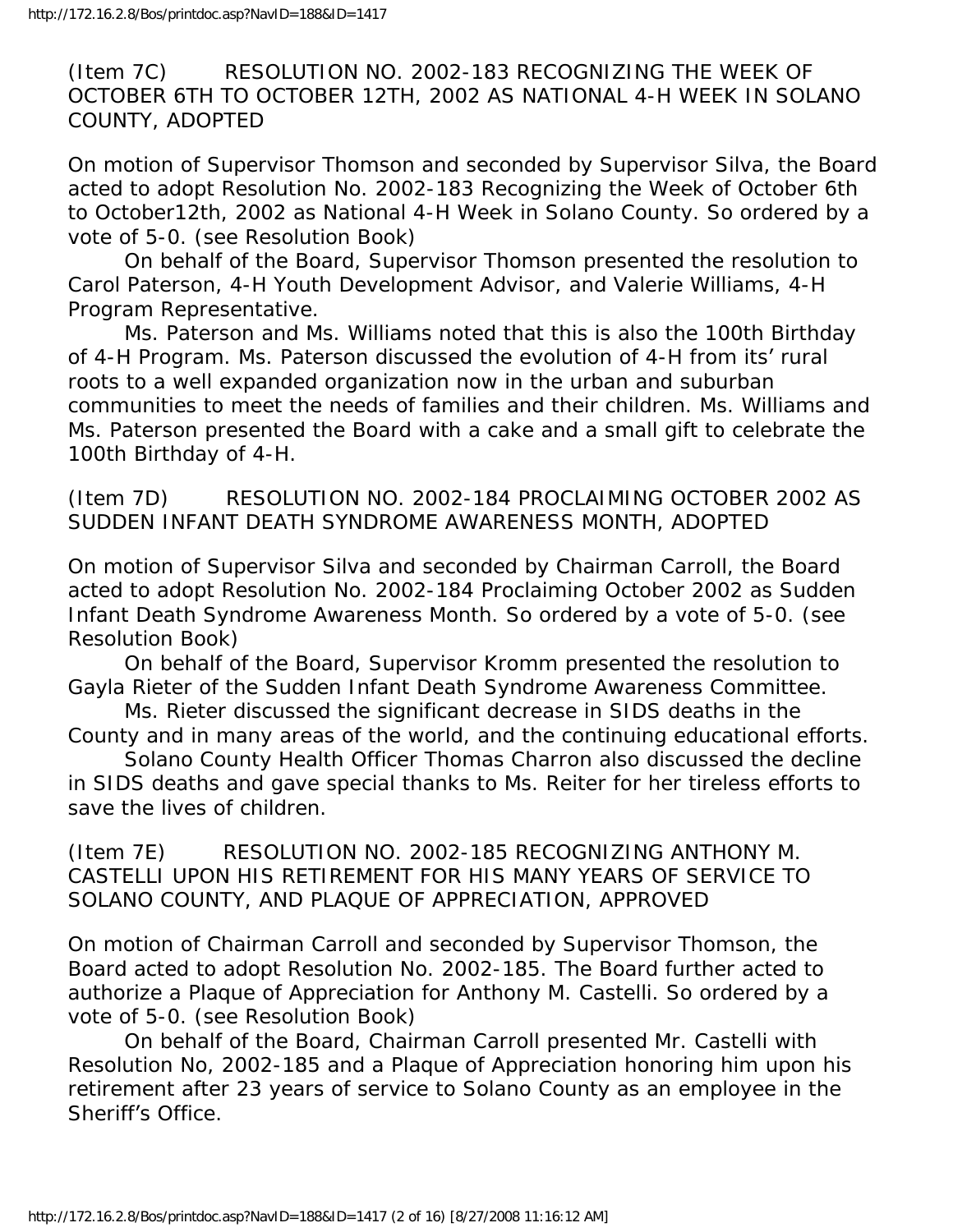#### ITEMS FROM THE FLOOR

### APPEARANCE BY PAUL LUM RE THE HABITAT CONSERVATION PLAN

 Paul Lum, Solano County Farm Bureau, discussed the Habitat Conservation Plan from the Solano County Water Agency (SCWA), requested support to help limit the expansion of the plan beyond the requirements of the water agency, would like the assurance that the County will remain a nonapplicant to the plan, and that farmers, ranchers and private land owners will never be required to be applicants to the plan.

 Chairman Carroll directed this issue be placed on the November 5, 2002 agenda.

APPROVAL OF AGENDA

On motion of Supervisor Kondylis and seconded by Supervisor Thomson, the Board acted to approve the submitted Agenda, incorporated herein by reference, with the following modifications:

(Item 18) Approve the second readings to adopt the 2.7%  $\omega$  55 retirement benefits for employees and the unused sick leave credit for Safety members, and approve the resolutions for paying and reporting the value of employer paid member contributions, removed from the Consent Calendar.

 (Item 23A) Approval of Contract Amendment #2 for Aviation Planning Consultant Services with Harris, Miller, Miller, and Hansen to amend the scope of work, extend the contract period to December 2003, and increase the contract by \$15,000 for a new total contract amount of \$230,183 for services required by County Counsel and the Airport Land Use Commission for the Travis Air Force Base Land Use Compatibility Plan; authorize the County Administrator to sign contract amendments, removed from the Consent Calendar.

So ordered by a vote of 5-0.

#### CONSENT CALENDAR

On motion of Supervisor Kromm and seconded by Chairman Carroll, the Board acted to approve the following Consent Calendar items by a vote of 5-0.

(Item 12) MINUTES OF THE BOARD OF SUPERVISORS MEETING OF AUGUST 27, 2002 AND SEPTEMBER 3, 2002; IN-HOME SUPPORTIVE SERVICES PUBLIC AUTHORITY SEPTEMBER 3, 2002, as outlined in the Agenda Submittal from the Clerk of the Board dated October 1, 2002, incorporated herein by reference, approved.

(Item 13) SOLANO COUNTY TO BE A NO- COST SPONSOR FOR THE LYNCH CANYON DEDICATION CEREMONY, as outlined in the Agenda Submittal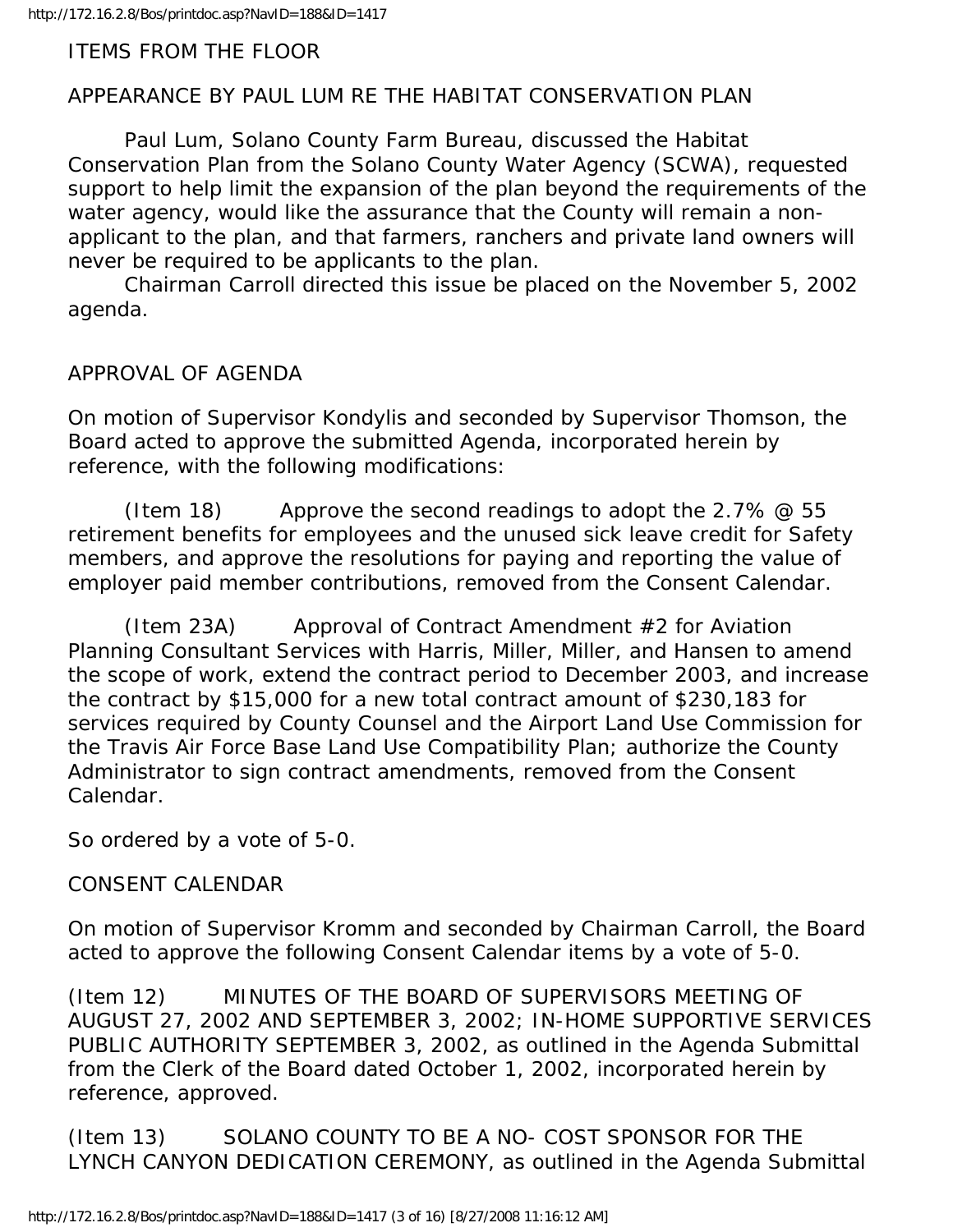from Supervisor Kromm dated October 1, 2002, incorporated herein by reference, approved.

(Item 14) RESOLUTION NO. 2002-186 HONORING BILL WAITE, COLUSA COUNTY SUPERVISOR, FOR SEVENTEEN YEARS OF CONTINUOUS SERVICE ON THE FOUTS SPRINGS BOARD OF DIRECTORS, adopted.

(Item 15) PLAQUE OF APPRECIATION HONORING C. EARLINE MCMILLAN UPON HER RETIREMENT, as outlined in the Agenda Submittal from the Assessor/Recorder's Office dated October 1, 2002, incorporated herein by reference, approved.

(Item 16) PROPERTY TAX ADMINISTRATION FEES FOR FY 2002-03, as outlined in the Agenda Submittal from the Auditor/Controller's Office dated October 1, 2002, incorporated herein by reference, approved.

(Item 17) AGREEMENT WITH RCC CONSULTANTS FOR CONSULTING SERVICES RE COUNTY-WIDE RADIO COMMUNICATIONS SYSTEM, as outlined in the Agenda Submittal from General Services dated October 1, 2002, incorporated herein by reference, approved and County Administrator authorized to sign said contract on behalf of Solano County, and General Services Director authorized to sign any amendments to the agreement.

 APPROPRIATION TRANSFER IN THE AMOUNT OF \$11,500, as outlined in the Agenda Submittal from General Services dated October 1, 2002, incorporated herein by reference, approved.

(Item 19) AMENDMENT TO AGREEMENT WITH PHARMATOX, INC RE SUBSTANCE ABUSE DRUG MEDI-CAL TREATMENT SERVICES, as outlined in the Agenda Submittal from Health and Social Services dated October 1 2002, incorporated herein by reference, approved and Chairman authorized to sign said contract amendment on behalf of Solano County.

LETTER TRANSFERRING SOLANO COUNTY'S AUTHORITY TO FUNCTION AS ADMINISTRATOR OF DRUG MEDI-CAL SERVICES WITH PHARMATOX, INC. TO THE STATE OF CALIFORNIA, as outlined in the Agenda Submittal from Health and Social Services dated October 1 2002, incorporated herein by reference, approved and Chairman authorized to sign said letter on behalf of Solano County.

APPROPRIATION TRANSFER IN THE AMOUNT OF \$400,000 FROM UNANTICIPATED DRUG MEDI-CAL REVENUE, as outlined in the Agenda Submittal from Health and Social Services dated October 1 2002, incorporated herein by reference, approved.

(Item 20) AMENDMENT TO AGREEMENTS TO NURSE REGISTRY CONTRACTS WITH NURSEFINDERS, INC. AND PREFERRED STAFFING, INC. RE TEMPORARY NURSING CARE, as outlined in the Agenda Submittal from the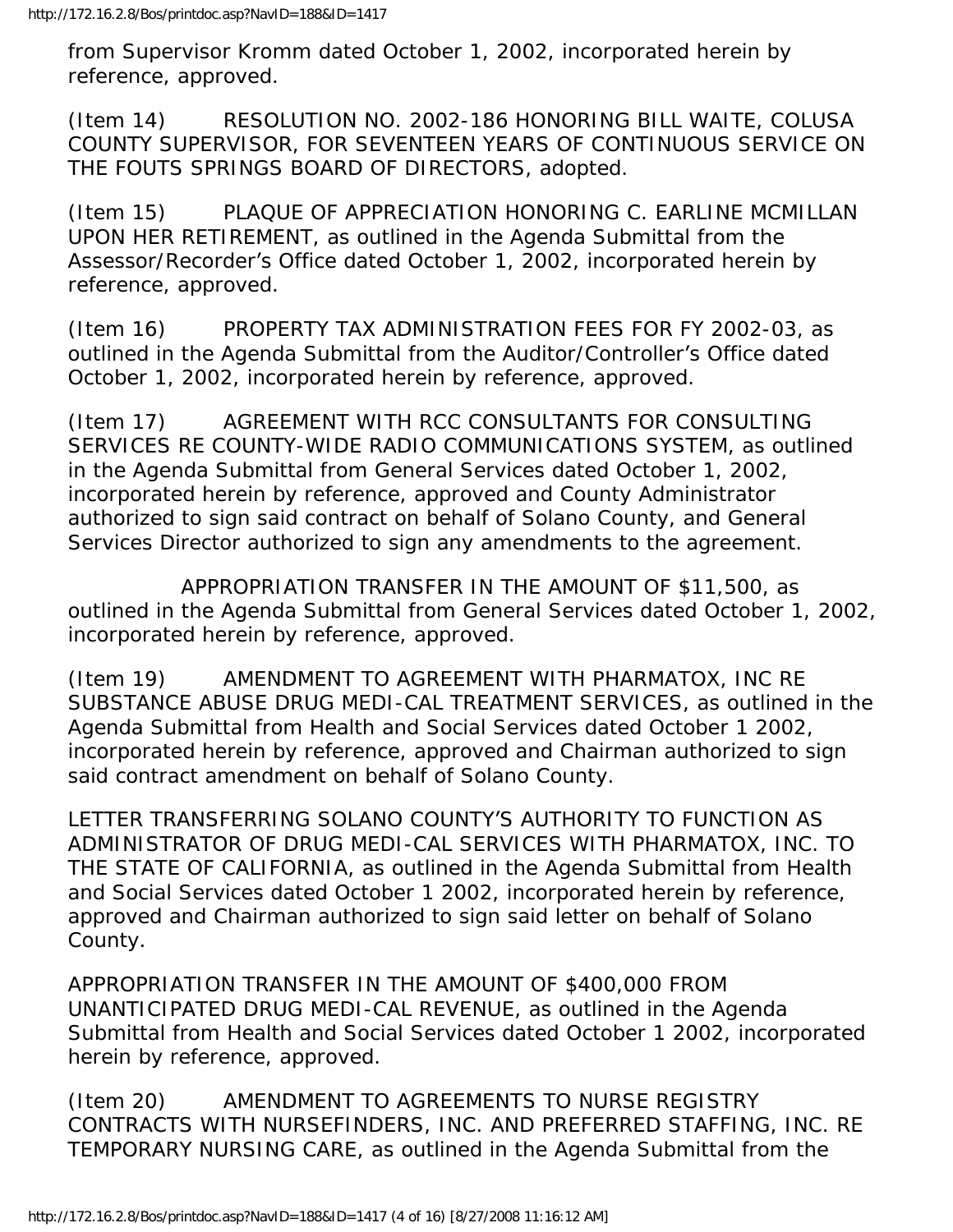Sheriff's Office dated October 1, 2002, incorporated herein by reference, approved and Chairman authorized to sign said agreements on behalf of Solano County.

APPROPRIATION TRANSFER IN THE AMOUNT OF \$100,000 FROM HEALTH SERVICES SALARIES AND BENEFITS TO CONTRACTED SERVICES, as outlined in the Agenda Submittal from the Sheriff's Office dated October 1, 2002, incorporated herein by reference, approved.

(Item 21) RESOLUTION NO. 2002-198 AMENDING THE LIST OF NUMBERS AND CLASSIFICATIONS OF POSITIONS WITHIN SOLANO COUNTY (PROBATION), adopted. (see Resolution Book)

(Item 22A) LETTER AGREEMENT WITH SUISUN CITY RE FUNDING FOR RIGHT OF WAY ACQUISITION ON WALTERS ROAD, as outlined in the Agenda Submittal from the Department of Transportation dated October 1, 2002, incorporated herein by reference, approved and Transportation Director authorized to sign said letter on behalf of Solano County.

(Item 22B) RESOLUTION NO. 2002-199 ADOPTING TRAFFIC ORDER NUMBER 380, ESTABLISHING A 25 MPH SPEED LIMIT ON VACA STREET, FIRST STREET, AND ON CALIFORNIA PACIFIC FROM ELMIRA ROAD TO 1300 FEET NORTH, adopted. (see Resolution Book)

(Item 22C) RESOLUTION NO. 2002-200 ADOPTING TRAFFIC ORDER NUMBER 381 ESTABLISHING A STOP SIGN ON VACA STREET AT THE INTERSECTION WITH CALIFORNIA PACIFIC ROAD AND ON GOOSEHAVEN ROAD AT THE INTERSECTION WITH CREED ROAD, adopted. (see Resolution Book)

(Item 22D) RESOLUTION NO. 2002-201 AUTHORIZING THE TRANSPORTATION DIRECTOR TO FILE A CLAIM WITH THE METROPOLITAN TRANSPORTATION COMMISSION FOR ALLOCATION OF TDA FUNDS FOR FISCAL YEAR 2002-03, adopted. (see Resolution Book)

(Item 23B) ORDINANCE NO. 1622 REPEALING AND ADDING CHAPTER 6.3 SECTION 6.3-03, RELATING TO BUILDING STANDARDS AND CODES, adopted. (see Ordinance Book)

(Item 23C) RESOLUTION NO. 2002-202 REGARDING TRANSFER OF COUNTY'S REGIONAL HOUSING NEED ALLOCATION TO CITY OF BENICIA FOR THE NORTHGATE CHRISTIAN FELLOWSHIP CHURCH ANNEXATION, adopted. (see Resolution Book)

TERMS AND CONDITIONS OF MEMORANDUM OF UNDERSTANDING BETWEEN THE COUNTY AND THE CITY OF BENICIA, as outlined in the Agenda Submittal from the Department of Environmental Management dated October 1, 2002, incorporated herein by reference, approved.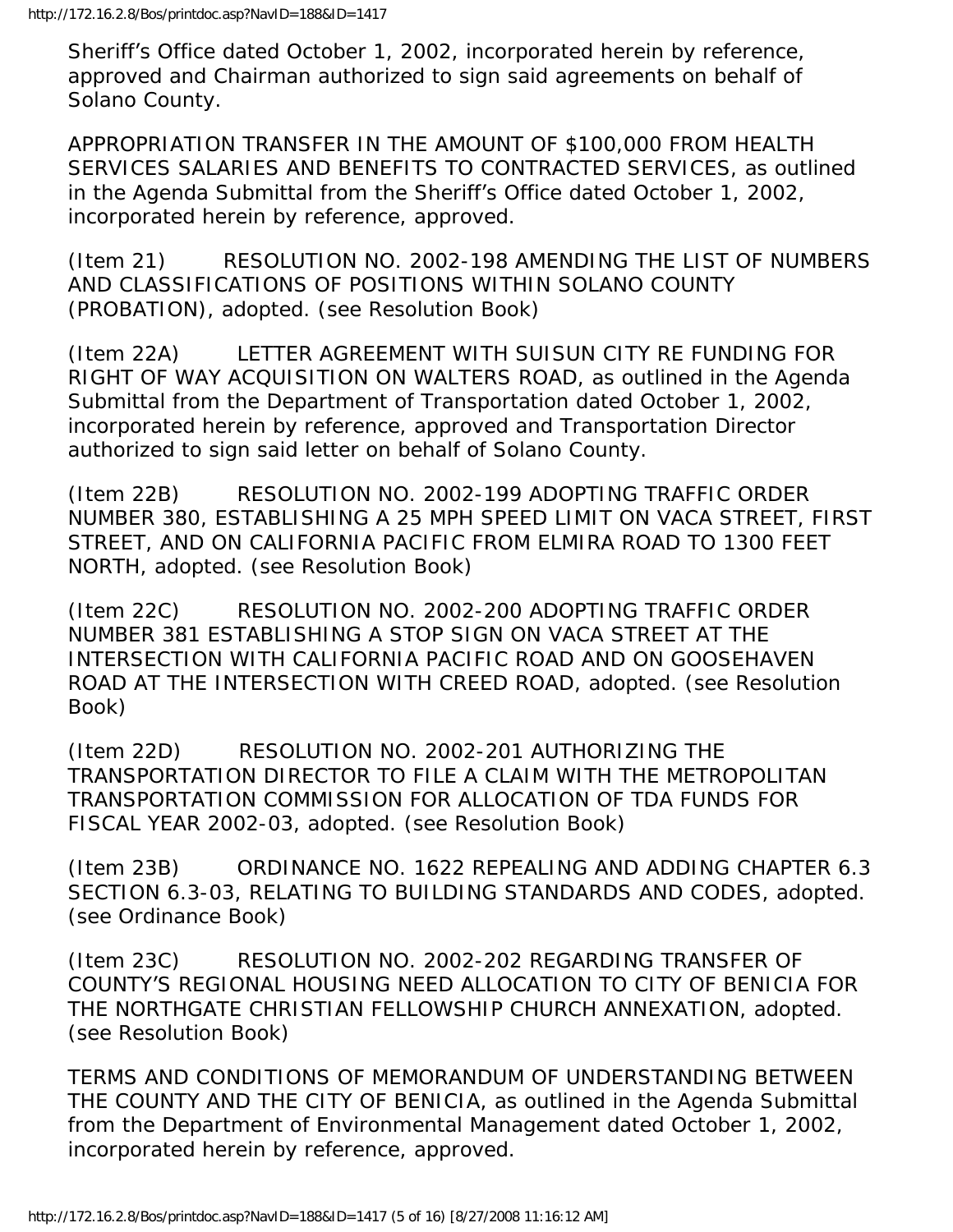DIRECTOR OF ENVIRONMENTAL MANAGEMENT TO PROCEED WITH DISCUSSIONS AND DOCUMENTATION TO REFLECT THE HOUSING ALLOCATION UNIT TRANSFER WITH THE ASSOCIATION OF BAY AREA GOVERNMENTS AND THE STATE DEPARTMENT OF HOUSING AND COMMUNITY DEVELOPMENT, as outlined in the Agenda Submittal from the Department of Environmental Management dated October 1, 2002, incorporated herein by reference, approved.

(Item 24) PROCLAMATION DECLARING THE MONTH OF OCTOBER 2002 AS CALIFORNIA STORIES MONTH: CALIFORNIA READS THE GRAPES OF WRATH, approved.

SPECIAL DISTRICTS GOVERNED BY THE BOARD OF SUPERVISORS:

(Item 25) IN-HOME SUPPORTIVE SERVICES PUBLIC AUTHORITY

Minutes regarding this matter are contained in the In-Home Supportive Services Public Authority Minutes Book.

The Board of Directors of the In-Home Supportive Services Public Authority adjourned to continue the regular meeting of the Board of Supervisors.

(Item 25) RESOLUTION NO. 2002-203 APPROVING THE CONFLICT OF INTEREST CODE ADOPTED BY THE IN HOME SUPPORTIVE SERVICES PUBLIC AUTHORITY, adopted. (see Resolution Book)

#### ORDERS

(Item 18) ORDINANCE NO. 1621 AUTHORIZING AN AMENDMENT TO THE CONTRACT BETWEEN THE SOLANO COUNTY BOARD OF SUPERVISORS AND THE BOARD OF ADMINISTRATION OF THE CALIFORNIA PUBLIC EMPLOYEES RETIREMENT SYSTEM TO PROVIDE 2.7% @ 55 FOR MISCELLANEOUS EMPLOYEES AND TO PROVIDE FOR CREDIT FOR UNUSED SICK LEAVE CREDIT FOR SAFETY EMPLOYEES, ADOPTED

 RESOLUTION NO. 2002-187 AUTHORIZING THE ESTABLISHMENT OF A PUBLIC AGENCY RETIREMENT SYSTEM (PARS) 2.7% @ 55 RETIREMENT PLAN FOR NON-SAFETY EMPLOYEES IN CERTAIN JOB GROUPS, ADOPTED

 RESOLUTION NO. 2002-188 FOR PAYING AND REPORTING THE VALUE OF EMPLOYER PAID MEMBER CONTRIBUTIONS (LOCAL 1280 [UNITS 2, 7, 8, 9, 12, 82, 87, 89, 90]), ADOPTED

RESOLUTION NO. 2002-189 FOR PAYING AND REPORTING THE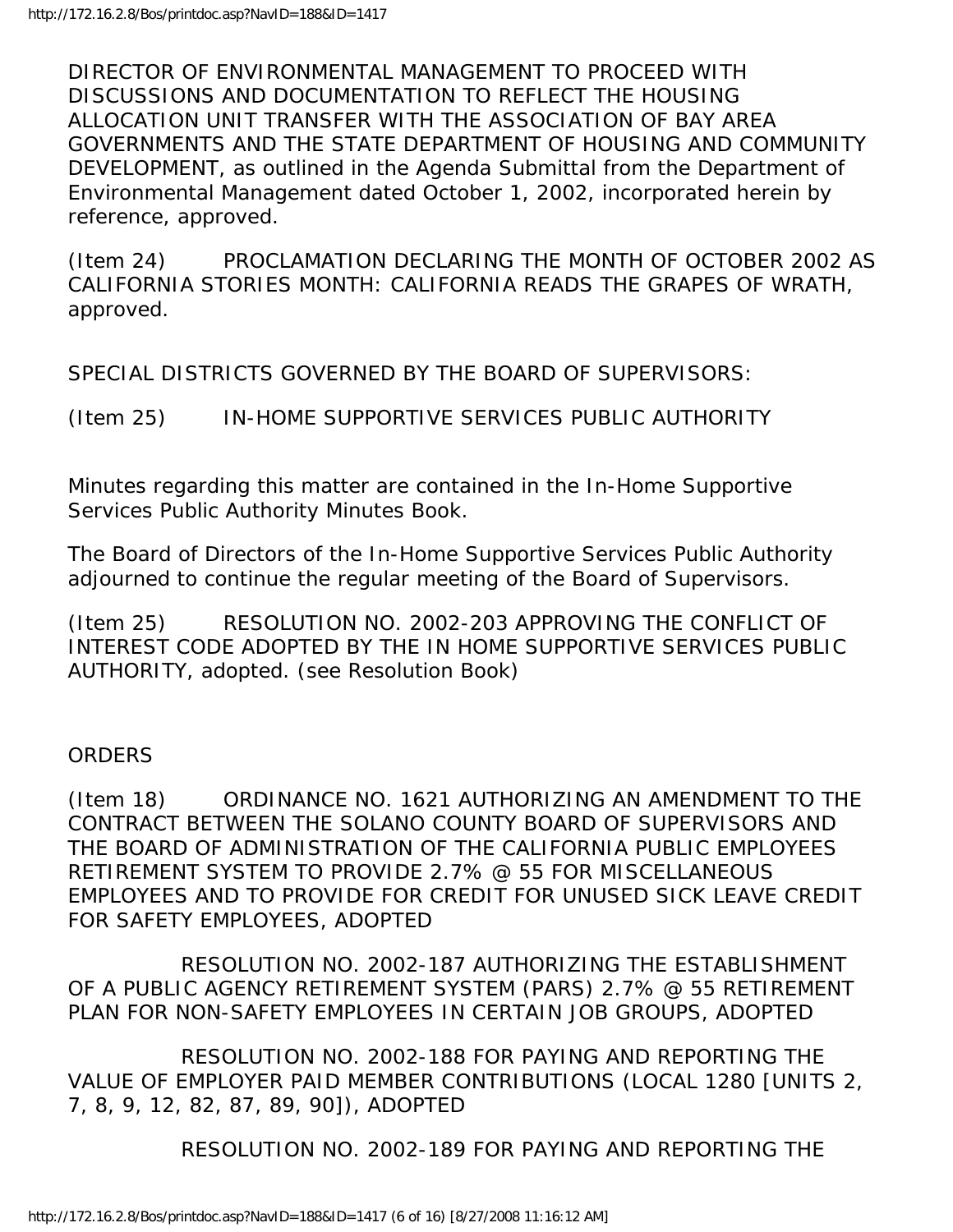VALUE OF EMPLOYER PAID MEMBER CONTRIBUTIONS (EXECUTIVE MANAGEMENT GROUPS [NON-SAFETY] 61 AND 61C), ADOPTED

 RESOLUTION NO. 2002-190 FOR PAYING AND REPORTING THE VALUE OF EMPLOYER PAID MEMBER CONTRIBUTIONS (SENIOR MANAGEMENT GROUPS [NON-SAFETY] UNIT 62 AND 62C), ADOPTED

 RESOLUTION NO. 2002-191 FOR PAYING AND REPORTING THE VALUE OF EMPLOYER PAID MEMBER CONTRIBUTIONS (MID-MANAGEMENT UNITS 63 AND 16), ADOPTED

RESOLUTION NO. 2002-192 FOR PAYING AND REPORTING THE VALUE OF EMPLOYER PAID MEMBER CONTRIBUTIONS (UNIT 18 [ELECTED OFFICIALS/ COUNTY ADMINISTRATOR]), ADOPTED

 RESOLUTION NO. 2002-193 FOR PAYING AND REPORTING THE VALUE OF EMPLOYER PAID MEMBER CONTRIBUTIONS (LOCAL 535 [UNIT 5]), ADOPTED

RESOLUTION NO. 2002-194 FOR PAYING AND REPORTING THE VALUE OF EMPLOYER PAID MEMBER CONTRIBUTIONS (UNIT 6 [UNREPRESENTED H&SS SUPERVISORS]), ADOPTED

RESOLUTION NO. 2002-195 FOR PAYING AND REPORTING THE VALUE OF EMPLOYER PAID MEMBER CONTRIBUTIONS (LOCAL 39[UNIT 10]), ADOPTED

RESOLUTION NO. 2002-196 FOR PAYING AND REPORTING THE VALUE OF EMPLOYER PAID MEMBER CONTRIBUTIONS (UNION OF AMERICAN PHYSICIANS AND DENTISTS [UNIT 11]), ADOPTED

RESOLUTION NO. 2002-197 FOR PAYING AND REPORTING THE VALUE OF EMPLOYER PAID MEMBER CONTRIBUTIONS (MID-MANAGEMENT SAFETY CATEGORY REPRESENTED BY PUBLIC EMPLOYEES UNION LOCAL 1, UNIT #16), ADOPTED

 The Board was provided with an Agenda Submittal from the Department of Human Resources dated October 1, 2002, incorporated herein by reference, regarding the approval of an ordinance and several resolutions necessary to implement the increased employee benefit of 2.7% @ 55 retirement benefit, the unused sick leave credit for Safety Members, and the paying and report the value of Employer Paid Member Contributions.

 Supervisor Kromm noted conducting a survey of the region on this type of benefit and related costs, noting none of the comparable counties are at 2.7% @ 55, and that the employer cost is at or above the proposed 6.85% to Solano County. Issues of concern are the effects of the State budget, the projected 5 to 6 years of hard economic times, and the potential loss of employee jobs. Supervisor Kromm questioned if the negotiating parties were aware of the risks for these increased benefits, and noted he does not want to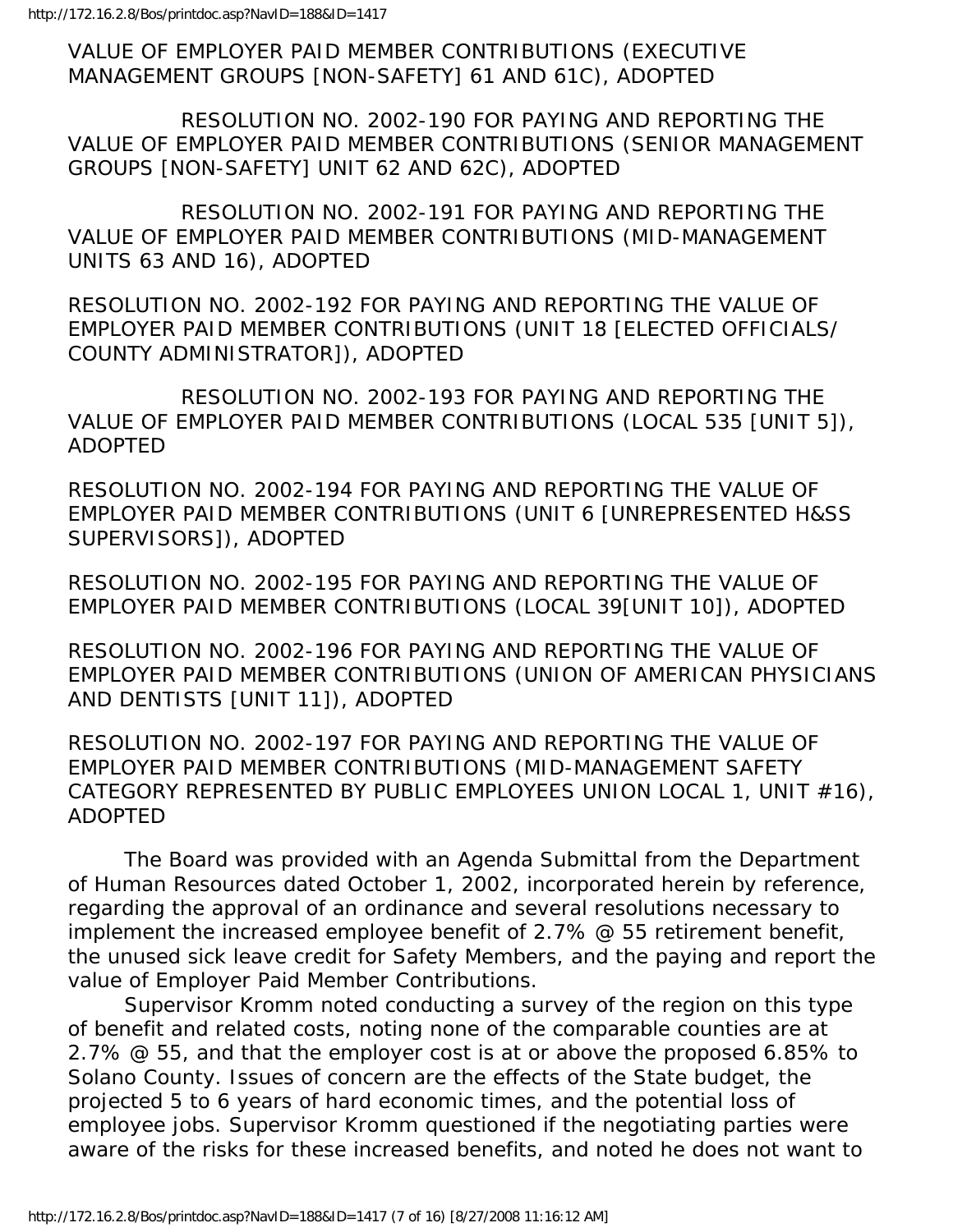have any unions come back to the Board requesting to renegotiate this 20-year obligation of the repayment of the \$75 million.

 Director of Human Resources Yolanda Irigon noted benefit enhancements come at a higher cost, this increase could cost jobs for the County, but this is the time to do this type of benefit. This benefit will give employees an opportunity to retire out willingly, which through attrition will make room for younger employees that will help keep the community viable. Many states and local governments are encouraging employees to retire due to hard economic times to save jobs.

 Chairman Carroll noted there are appropriate times to give an added benefit, there are times when layoffs are necessary, the need to retain staff, and a 90% favorable vote by the participating unions for this benefit.

 Supervisor Thomson noted actions by the Board to ensure fiscal stability with almost \$30 million in the bank, the instability of the County in 1993 resulting in major budget cuts, and the need to recognized the importance of the employees.

 Supervisor Silva feels with the ability of employees to readily move from agency to agency enhanced benefits are needed to retain and attract staff, noted the lengthy discussions during negotiations, and that the County entered into this in good faith.

 Art Grubel, Executive Director of SEIU Local 1280, representing about 70% of the affected employees by this change, noted this issue has gotten six unions together to create a process where total consensus was required to move forward, all the unions independently went to their membership for a vote to support this issue or not. If any of the unions said no, it would have effectively vetoed it for everyone. All union memberships approved this, and is a landmark in the County. This action will mean the employees will have a deduction from their paychecks of 2.9% that will go back to the County for the cost of this program enhancement, and can be applied to the employer contribution costs with PERS. Mr. Grubel noted the average union member makes about \$3,500 per month, the average County employee retires with about 20 years of service, their retirement at 2% at 55 would be \$1,300 to \$1,400 per month, and these people will not be able to live very well. The 2.7% at 55 will increase that retirement by \$300 to \$400 a month, which will add to their quality of life. In past hard times the State has allowed Counties to offer the "Golden Handshake" that allows people to retire earlier, this time there is no "Golden Handshake". Many people will take advantage of this new benefit in the next year, which will reduce the need for layoffs. Responding to questions posed by Supervisor Kromm regarding the average monthly wage and years of service, and with the projected number of employees that will take advantage of early retirement, Mr. Grubel reiterated the statistics, and noted the estimates on people taking advantage of this benefit are based on what people were talking about at the membership meetings, and the number of calls to the union.

John Stallsmith, Executive Director Local 1, noted the overwhelming agreement by the membership, this added benefit will help offset the cost of medical benefits at retirement, the unions will come back and ask for more benefits in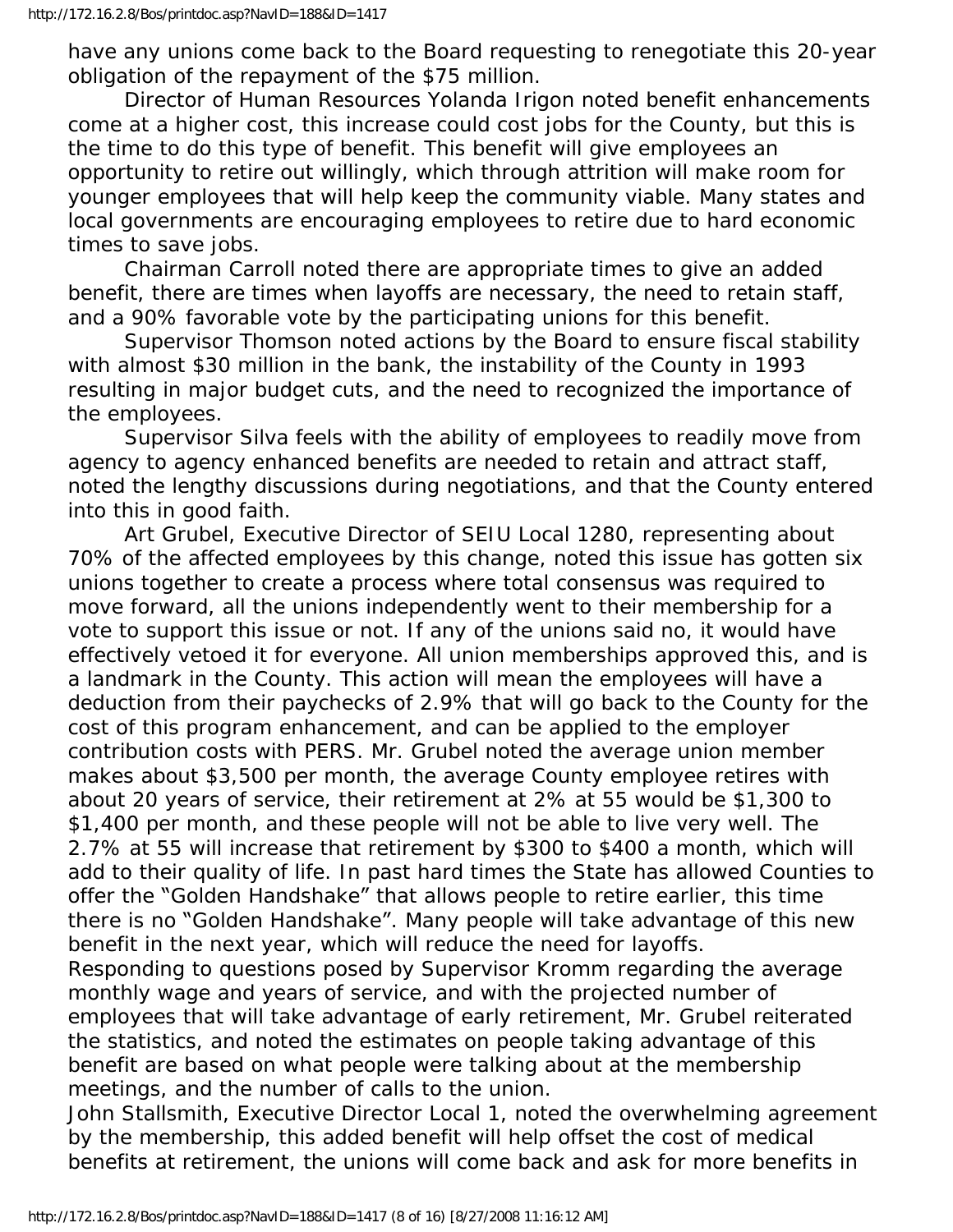the future, this is a clear message to the County that this is a priority to the employees, and asked the Board to support this action.

 Responding to questions posed by Supervisor Kromm regarding the commitment to repay the \$75 million added costs of this benefit, Mr. Stallsmith noted the repayment was a big discussion item with the union membership, and feels over the long term the actual percentage paid by each employee will go down as salaries increase. This is an enhancement that many will take advantage of reducing the need for layoffs if the economy slump continues, and it is a win-win situation.

 Supervisor Kromm expressed continued concern with the amount of retirement pay for the upper management people with retirement incomes in the \$100,000 range, but also recognizes the majority of the employees receiving a much lower amount, and noted opposition to the PARS segment of this item. Supervisor Kromm suggested investigating a Pension Obligation Bond that could offer lower interest rates than PERS charges, and discussed other benefits of the bonds.

On motion of Supervisor Kromm and seconded by Supervisor Silva, the Board acted to adopt Ordinance No. 1621 Authorizing an Amendment to the Contract Between the Solano County Board Of Supervisors and the Board of Administration of the California Public Employees Retirement System to Provide 2.7% @ 55 for Miscellaneous Employees and to Provide for Credit for Unused Sick Leave Credit for Safety Employees, to adopt Resolution No. 2002-188 for Paying and Reporting the Value of Employer Paid Member Contributions (Local 1280 [Units 2, 7, 8, 9, 12, 82, 87, 89, 90]), Resolution No. 2002-189 for Paying and Reporting the Value of Employer Paid Member Contributions (Executive Management Groups [Non-Safety] 61 And 61C), Resolution No. 2002-190 for Paying and Reporting the Value of Employer Paid Member Contributions (Senior Management Groups [Non-Safety] Unit 62 And 62c), Resolution No. 2002-191 for Paying and Reporting the Value of Employer Paid Member Contributions (Mid-Management Units 63 And 16), Resolution No. 2002-192 for Paying and Reporting the Value of Employer Paid Member Contributions (Unit 18 [Elected Officials/County Administrator]), Resolution No. 2002-193 For Paying and Reporting the Value Of Employer Paid Member Contributions (Local 535 [Unit 5]), Resolution No. 2002-194 For Paying And Reporting The Value Of Employer Paid Member Contributions (Unit 6 [Unrepresented H&SS Supervisors]), Resolution No. 2002-195 for Paying and Reporting the Value of Employer Paid Member Contributions (Local 39[Unit 10]), Resolution No. 2002-196 for Paying and Reporting the Value of Employer Paid Member Contributions (Union Of American Physicians And Dentists [Unit 11]) and Resolution No. 2002-197 for Paying and Reporting the Value of Employer Paid Member Contributions (Mid-Management Safety Category Represented by Public Employees Union Local 1, Unit #16). So ordered by a vote of 5-0. (see Resolution Book)

 On motion of Supervisor Silva and seconded by Supervisor Thomson, the Board acted to adopt Resolution No. 2002-187 Authorizing the Establishment of a Public Agency Retirement System (PARS) 2.7% @ 55 Retirement Plan for Non-Safety Employees in Certain Job Groups. So ordered by a vote of 4-1,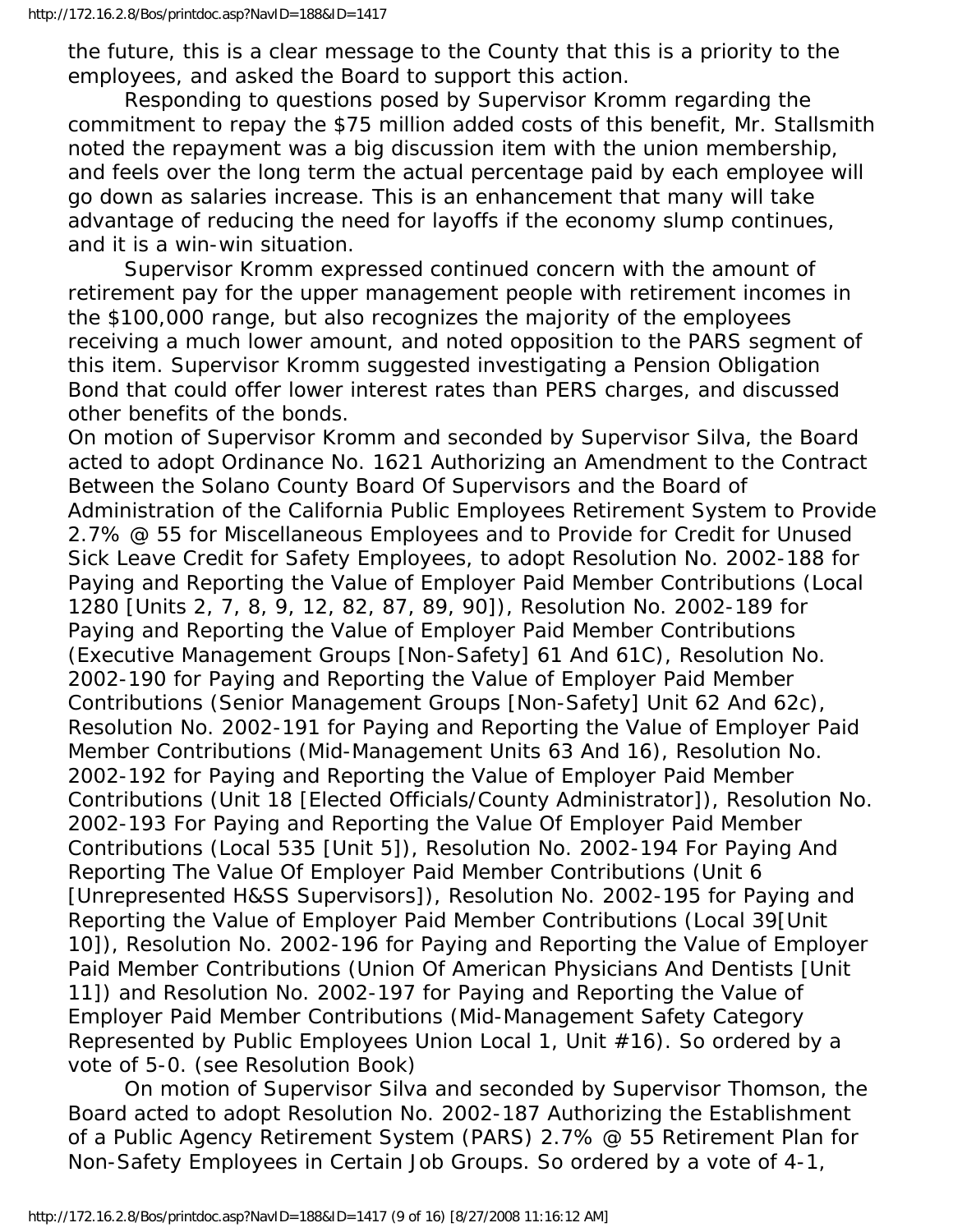http://172.16.2.8/Bos/printdoc.asp?NavID=188&ID=1417

Supervisor Kromm voted no. (see Resolution Book)

## (Item 23A) CONTRACT AMENDMENT #2 FOR AVIATION PLANNING CONSULTANT SERVICES WITH HARRIS, MILLER, MILLER, AND HANSEN RE TRAVIS AIR FORCE BASE LAND USE COMPATIBILITY PLAN, APPROVED

 The Board was provided with an Agenda Submittal from the Department of Environmental Management dated October 1, 2002, incorporated herein by reference, to provide additional consultant services needed to address litigation.

 Responding to questions posed by Supervisor Kromm regarding why the additional services are needed, Jim Laughlin, Deputy County Counsel representing the Airport Land Use Committee, outlined the adoption of the Airport Land Use Commission Compatibility Plan (ALUP) and in July 2002 a lawsuit was filed against the Commission with several arguments that the law was not followed in development of the plan. The Commission and County staff will need the assistance of the outside consultant to prepare the records and provide professional expertise and technical assistance during the litigation which could take up to one year.

 Responding to questions posed by Supervisor Kondylis regarding a taking of property, Mr. Laughlin noted the party that filed the suit is arguing that the value of their property has been lowered because of the report, and is asking the plan be set aside.

 On motion of Supervisor Kondylis and seconded by Supervisor Thomson, the Board acted to approve the contract amendment #2 with Harris, Miller, Miller, and Hansen for Aviation Planning Consultant Services. So ordered by a vote of 4-0, Chairman Carroll excused.

(Item 27A) RESOLUTION NO. 2002-204 CERTIFYING THE FINAL ENVIRONMENTAL IMPACT REPORT FOR THE SOLANO COUNTY GOVERNMENT CENTER PROJECT, ADOPTED

RESOLUTION NO. 2002-205 APPROVING THE CONSTRUCTION OF THE SOLANO COUNTY GOVERNMENT CENTER PROJECT; MAKING CEQA FINDINGS OF FACT AND ADOPTING A MITIGATION MONITORING AND REPORTING PROGRAM; ESTABLISHING CRITERIA AND PROCEDURES FOR THE FINAL SELECTION OF THE DESIGN-BUILD ENTITY; AND AUTHORIZE THE COUNTY ADMINISTRATOR TO AWARD A CONTRACT TO THE SELECTED DESIGN-BUILD ENTITY, ADOPTED

 Assistant County Administrator Darby Hayes reviewed the information contained in the Agenda Submittal from his department dated October 1, 2002, incorporated herein by reference, regarding adopting the final Environmental Impact Report (EIR) for the County Government Center in Fairfield, to approve construction of the Government Center Project, to make CEQA Findings of Fact, to adopt a Mitigation Monitoring and Reporting Program, to establish the criteria and procedures for the final selection of the design-build firm.

 Ron Glas, Department of Environmental Management, reviewed the Final EIR that consists of the draft EIR, comments on the Draft EIR, and responses to those comments. Mr. Glas reviewed the Reporting Plan that will ensure the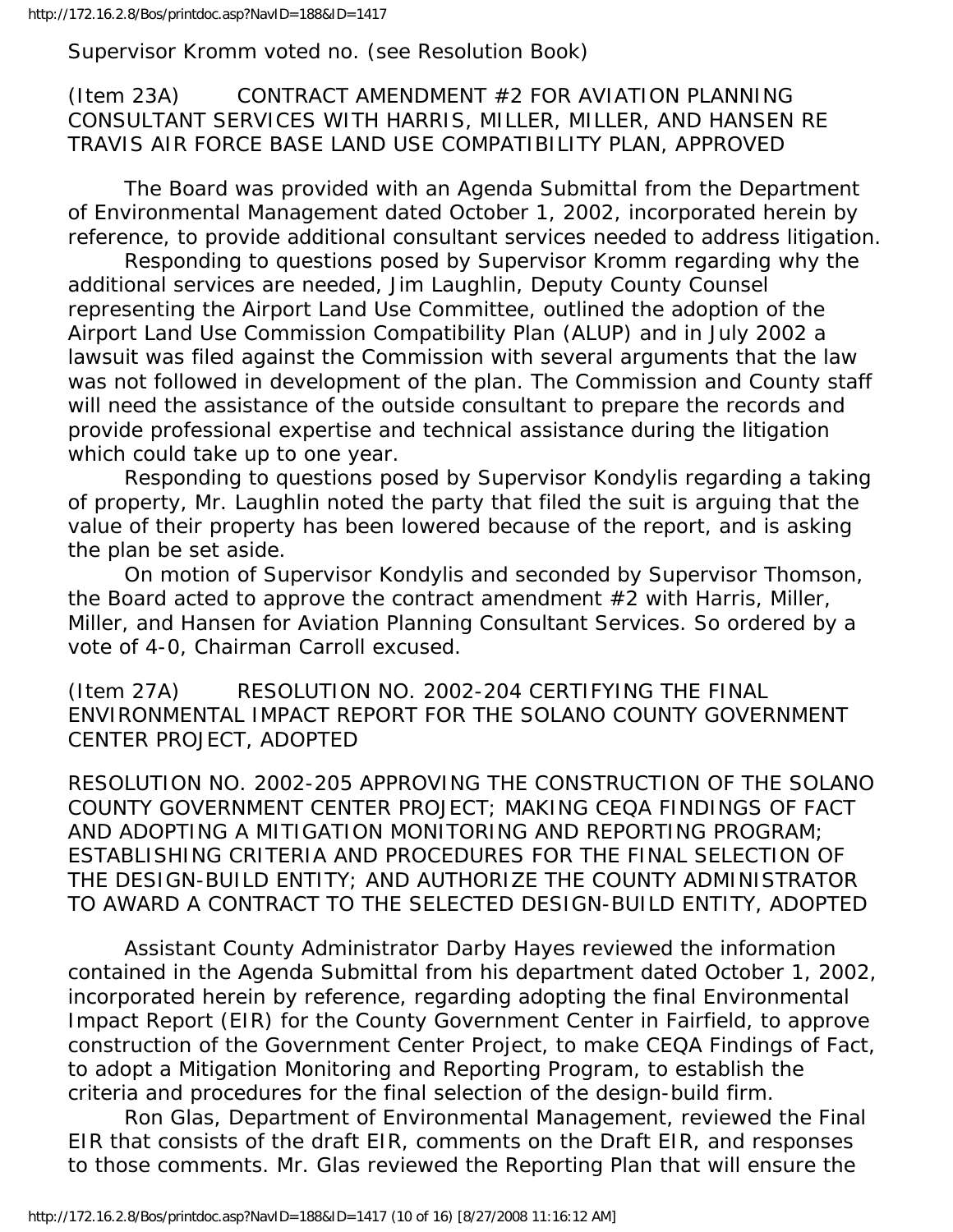mitigation measures are done, and noted the five major impacts as potentially significant that are related to removal of trees, dust, noise, traffic, and congestion and parking issues during construction.

 Randy Chafin, Cotton Bridges Associates, presented an overview of the Draft EIR process and conclusions, mitigation monitoring and reporting program, and the comments and responses to the EIR. There was only one letter submitted requiring response that was from the Girl Scout Council of Napa-Solano. The letter suggested the building maybe eligible for listing in the register of Historical Resources, and it was concluded that the building does not meet the definition of an historical resource. Therefore, removal as proposed does not constitute a significant impact under the California Environmental Quality Act (CEQA).

 Linda Boessenecker, Executive Director of Girl Scout Council of Napa-Solano, noted the council does take exception to the finding that the building does not qualify for listing on the National Historical Record and would like the County to acknowledge that the people involved with this building and the part the building has played in the history of the community is important, and requested clarification by the County on the type of recognition of the building prior to removal. Ms. Boessenecker voiced concern regarding efforts to work with County staff and the resulting loss of State funding, and with the lack of funding to complete the renovation of the building at the proposed site.

 Responding to comments by Supervisor Kondylis on ways to ensure the Girl Scouts have a facility to move into without being interrupted and made completely whole, Mr. Hayes discussed commitments by the County for \$11,000, for staff to provide design and project management for renovation of the proposed site, and to work with the Girl Scouts and the City of Fairfield to identify sources for materials and volunteer labor. The City of Fairfield has committed to allowing temporary use of a firehouse that will be taken out of use, there is a modular building available for use from the County for short or long-term use for meetings.

 Supervisor Kromm noted a real issue for the Girl Scouts is money, the funding needed for the project is about \$150,000, and problems with follow through by staff with applying for the funds with the State. The Girl Scouts were counting on the proposed \$100,000 from the State, and thought the application process had moved forward when it had not.

 Ms. Boessenecker understood that the Girl Scouts needed to raise 1/3rd of the money needed, was under the impression the application had been sent to the State, and expressed additional frustrations on getting this project done.

 Mr. Hayes noted errors that had been made, but that the State would not accept an application unless a lease had been completed with the City of Fairfield.

 Supervisor Kondylis feels the Girl Scouts should be made whole as promised by this Board.

 Supervisor Kromm made the motion, and seconded by Supervisor Kondylis, to use \$100,000 of the construction budget to finance the renovation of the building for the Girl Scout House, the motion was later withdrawn.

Responding to questions posed by Supervisor Silva regarding where the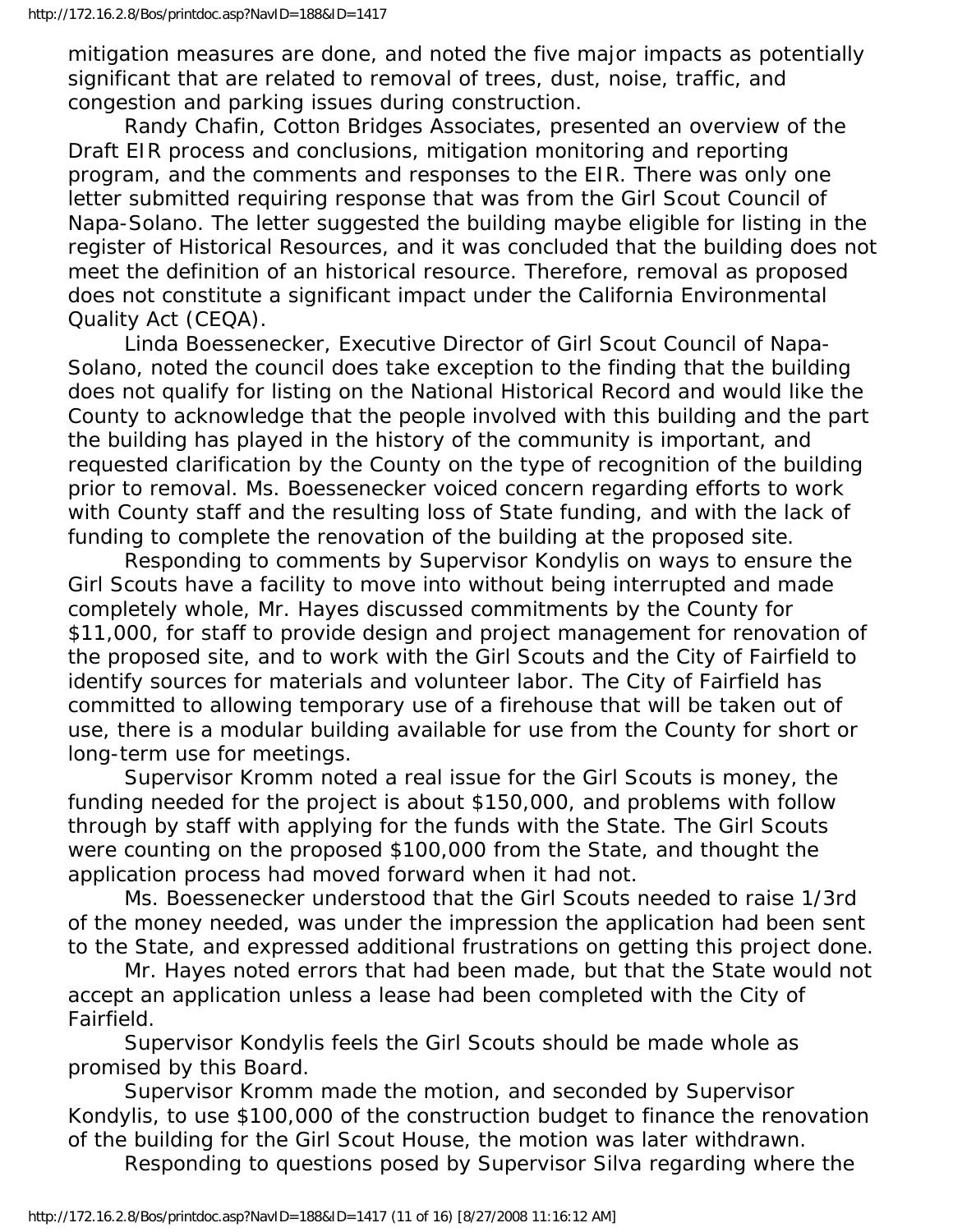Scouts are currently meeting, and the City of Fairfield intent with the firehouse, Ms. Boessenecker noted meetings are being conducted in several different locations, and hopes to use a vacated fire station by the first of the year. Ms. Boessenecker feels the Scouts will be able to use the firehouse for up to 2 years during renovations of the new facility.

 Responding to questions posed by Supervisor Silva regarding the legality of allocating funds to the Girl Scouts, Deputy County Counsel Bernadette Curry noted the obligations in relation to the EIR, and issues of donating to this nonprofit organization and the obligation to donate to other non-profit organizations.

 Responding to further questions by Supervisor Silva regarding the current building, and if any of the materials would be turned over to the Scouts, Mr. Hayes noted the current Girl Scout House on Union Avenue will be demolished as part of the New Government Center Project, and that an appointment has been made to discuss any materials the Scouts would like to keep from the building.

 Responding to questions posed by Supervisor Thomson regarding the building on the proposed new site, Mr. Hayes noted the overall estimate to rehabilitate the property consisting of \$150,000 for reconstruction of the building and \$75,000 in other improvements being required by the City of Fairfield. The County has committed to take responsibility for the design and construction management for the building, but not for the enhancements to the property. The design and project management is valued between \$50,000 and \$60,000. There have been discussions on getting the materials at cost and volunteer labor. The building has deteriorated greatly and now appears that the building must be torn down and reconstructed.

 Supervisor Thomson indicated that as a priority the County staff, the Girl Scouts and the City of Fairfield staff need to sit down to finalize an agreement before giving \$100,000 to the Scouts.

 Supervisor Kromm noted numerous meetings in the community, feels the Board is obligated to make this go forward, and following a short discussion Supervisor Kromm withdrew the motion to allocate \$100,000 to the Girl Scouts.

 There was consensus to make this issue a priority and to bring the topic of the Girl Scout House back on the October 8th agenda.

 On motion of Supervisor Silva and seconded by Supervisor Thomson, the Board acted to adopt Resolution No. 2002-204 Certifying the Final Environmental Impact Report for the Solano County Government Center Project, and Resolution No. 2002-205 Approving the Construction of the Solano County Government Center Project; Making CEQA Findings of Fact and Adopting a Mitigation Monitoring and Reporting Program; Establishing Criteria and Procedures for the Final Selection of the Design-Build Entity; and authorize the County Administrator to award a contract to the selected Design-Build Entity . So ordered by a vote of 4-1, Supervisor Kondylis voted no. (see Resolution Book)

(Item 27B) BOARD OF SUPERVISORS RESPONSE TO THE 2001/02 GRAND JURY FINAL REPORT, APPROVED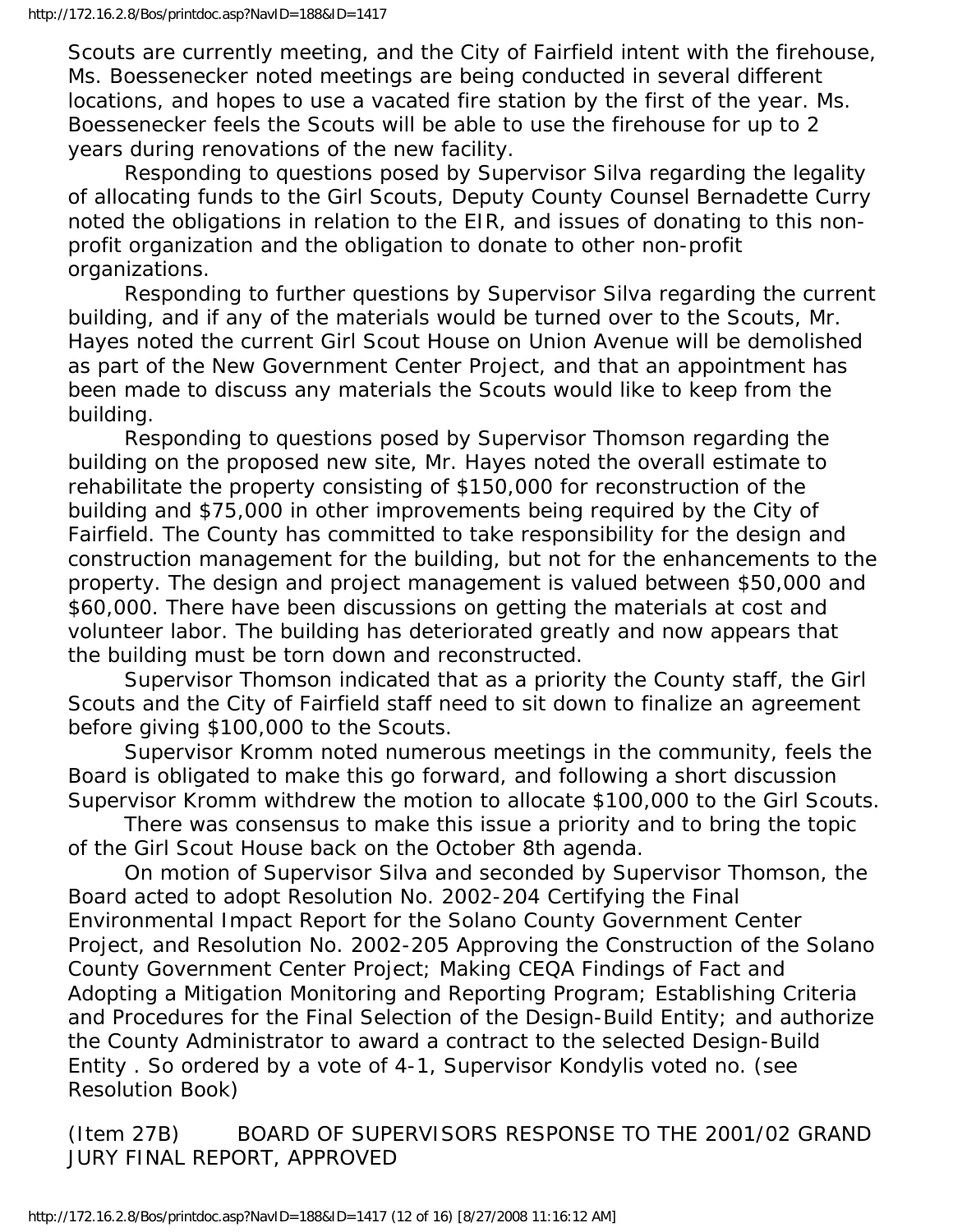Supervisor Kondylis noted a conflict of interest and was excused from the dais.

 Kathy Gibson, County Administrative Office, reviewed the information contained in the Agenda Submittal from her department dated October 1, 2002, incorporated herein by reference, regarding the final response to the 2001/02 Grand Jury Report.

 Donald Tipton, Vallejo, expressed concern regarding the Homeacres Housing Rehabilitation Program, inquired if the corrections have been made to a particular property, and that additional funding and concerns are keeping other people from getting loans to improve their homes.

 Director of Environmental Management Birgitta Corsello noted the specific case being referred to is in litigation and that nothing can be done until the case is resolved, and noted that Mercy Housing has indicated changes in their procedures and are providing proof.

 Mr. Tipton further voiced concern regarding procedures and standards for the Board of Supervisors discretionary fund and feels that the spending of any funds for special projects should go in front of the entire Board, and would like to see a community effort to make the Homeacres area better.

 On motion of Supervisor Kromm and seconded by Supervisor Silva, the Board acted to approve the letter responding to the 2001/02 Grand Jury Final Report. So ordered by a vote of 4-0, Supervisor Kondylis excused.

(Item 27C) DAPHNE NIXON AND MARK COOLEY APPOINTED TO THE CITIZEN'S OVERSIGHT COMMITTEE FOR THE SOLANO COUNTY TRANSPORTATION SALES TAX EXPENDITURE PLAN

 The Board was provided with an Agenda Submittal from the County Administrator's Office dated October 1, 2002, incorporated herein by reference, regarding the request from the Solano Transportation Authority for the Board of Supervisors to appoint two individuals to represent the County on this committee.

 Supervisor Thomson recommended Mark Cooley also be considered for appointment to this committee, but noted he had not received an application from Mr. Cooley at this time.

 Supervisor Kromm noted the other applicants were Daphne Nixon a resident of Old Town Cordelia and Natalie Dumont who works for the Greenbelt Alliance, and lives in the unincorporated area near Vacaville.

 Supervisor Thomson made a motion to appoint Mark Cooley and Natalie Dumont, that was later withdrawn.

On motion of Supervisor Silva and seconded by Supervisor Thomson, the Board acted to appoint Mark Cooley and Daphne Nixon to the Citizen's Oversight Committee for the Solano County Transportation Sales Tax Expenditure Plan. So ordered by a vote of 5-0.

(Item 27D) DISTRICT ATTORNEY AND SHERIFF DEPARTMENTS ALLOCATED LOCAL LAW ENFORCEMENT BLOCK GRANT FUNDS (LLEBG) FOR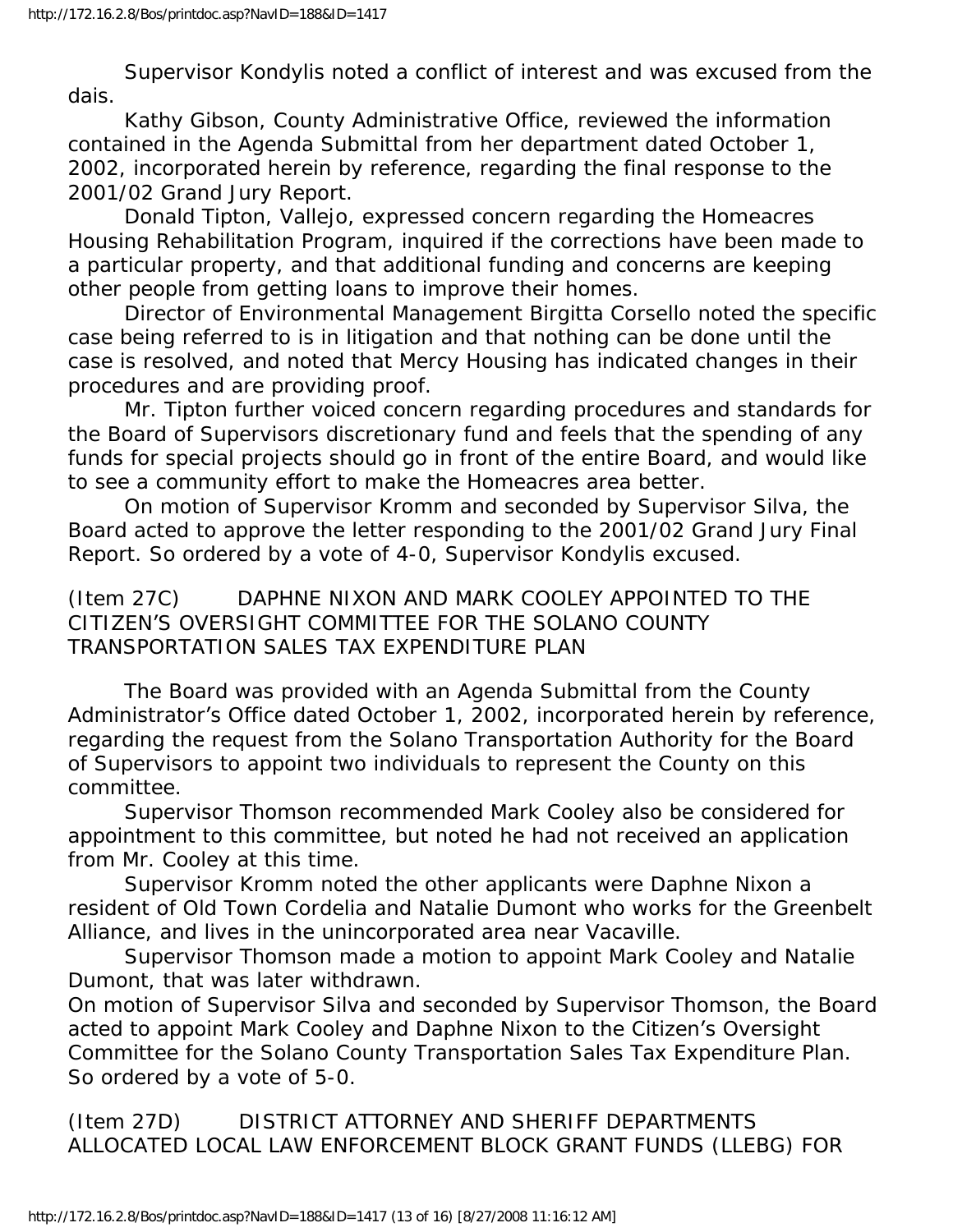THE FEDERAL FISCAL YEAR 2002 GRANT PERIOD

APPROPRIATION TRANSFERS IN THE AMOUNT OF \$75,000 FROM LLEBG TO THE DISTRICT ATTORNEY'S BUDGET, APPROVED

RESOLUTION NO. 2002 206 AMENDING THE LIST OF NUMBERS AND CLASSIFICATIONS OF POSITIONS (DISTRICT ATTORNEY), ADOPTED

 The Board was provided with an Agenda Submittal from the County Administrative Office dated October 1, 2002, incorporated herein by reference, regarding the award of \$135,000 in LLEBG funds.

Chairman Carroll opened the public hearing. As there was no one who wished to speak on this matter, the public hearing was closed.

On motion of Supervisor Kondylis and seconded by Supervisor Kromm, the Board acted to approve the allocation of the LLEBG Grant Funds to fund programs in the District Attorney's Office and the Sheriff's Department, to approve the resulting appropriation transfers, and to adopt Resolution No. 2002-206 Amending the Allocation List in the District Attorney's Office. So ordered by a vote of 5-0.

(Item 29A) PEGGY MARTIN APPOINTED TO THE SOLANO COUNTY HISTORICAL RECORDS COMMISSION

On motion of Chairman Carroll and seconded by Supervisor Silva, the Board acted to appoint Peggy Martin to the Solano County Historical Records Commission for a term to expire April 26, 2006. So ordered by a vote of 5-0.

(Item 29B) KERRY WALSH APPOINTED TO THE CHILD ABUSE PREVENTION COUNCIL

On motion of Chairman Carroll and seconded by Supervisor Silva, the Board acted to appoint Kerry Walsh to the Child Abuse Prevention Council for a term to expire October 1, 2004. So ordered by a vote of 5-0.

(Item 29C) PAMELA K. THOMAS APPOINTED TO THE EQUAL EMPLOYMENT OPPORTUNITY COMMITTEE

On motion of Chairman Carroll and seconded by Supervisor Silva, the Board acted to appoint Pamela K. Thomas to the Equal Employment Opportunity Committee for a term to expire April 7, 2003. So ordered by a vote of 5-0.

(Item 29D) MARY HAMTIL, CARLOS MONROY, LAURA RAMOS, AND MICHAEL ROGERS APPOINTED TO THE AREA 4 BOARD ON DEVELOPMENTAL DISABILITIES SERVING NAPA, SOLANO AND SONOMA COUNTIES

LINDA DILLION REMOVED FROM THE AREA 4 BOARD ON DEVELOPMENTAL DISABILITIES SERVING NAPA, SOLANO AND SONOMA COUNTIES

On motion of Chairman Carroll and seconded by Supervisor Silva, the Board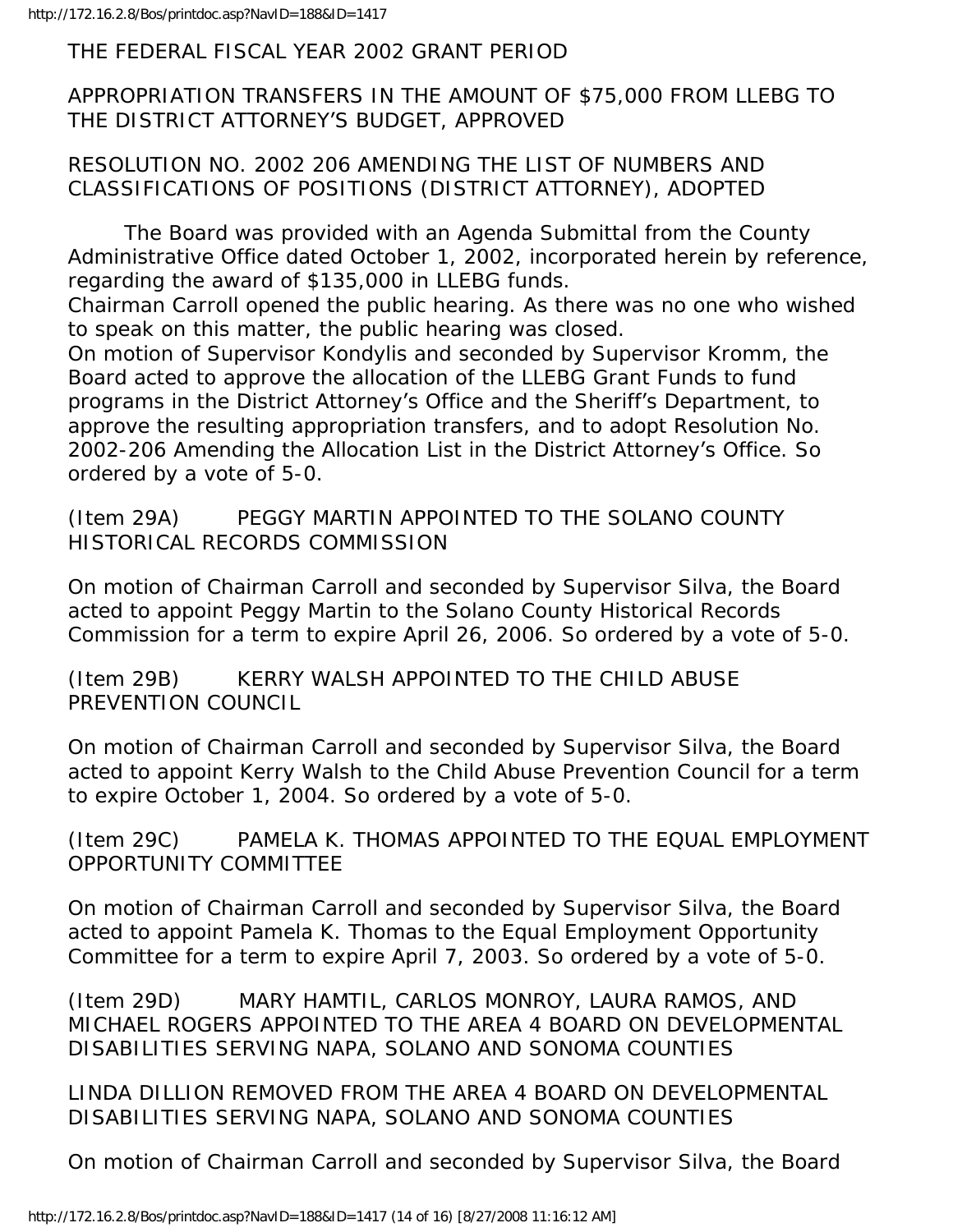acted appoint Mary Hamtil, Carlos Monroy, Laura Ramos and Michael Rogers to the Area 4 Board on Developmental Disabilities Serving Napa, Solano and Sonoma Counties, and to remove Linda Dillion. So ordered by a vote of 5-0.

(Item 28) ORDINANCE NO. 1623 AMENDING CHAPTER 28, SECTION 28- 15 OF THE SOLANO COUNTY CODE TO REZONE PROPERTY LOCATED AT 4984 PEABODY ROAD, LESS THAN ONE MILE FROM THE CITY OF FAIRFIELD, FROM GENERAL MANUFACTURING (MG) AND EXCLUSIVE AGRICULTURE (A-20) TO COMMERCIAL SERVICE (CS), ADOPTED

 Matt Walsh, Department of Environmental Management reviewed the information contained in the Agenda Submittal from his department dated October 1, 2002, incorporated herein by reference, regarding rezoning the property at 4984 Peabody Road, Fairfield.

 Responding to questions posed by Supervisor Silva regarding a letter received from the City of Fairfield dated September 26, 2002, incorporated herein by reference, requesting time limits be imposed on the Conditional Use Permit, Mr. Walsh noted the letter was received September 30, 2002 after the appeal period was over. The approval by the Planning Commission does allow for a 5-year time frame and the permit will be nullified upon annexation of the land to the City of Fairfield. Following a discussion with the City of Fairfield it was noted the City would not oppose the rezoning, and requested the County consider putting in a shorter time frame into the permit when it is renewed.

 Deputy County Counsel Bernadette Curry noted the issue under consideration is rezoning.

 Responding to questions posed by Supervisor Kromm if Proposition A would have any effects on this action, Mr. Walsh noted the General Plan designation is not Agriculture so Proposition A does not apply. Chairman Carroll opened the public hearing. As there was no one who wished to speak on this matter, the public hearing was closed.

 On motion of Supervisor Thomson and seconded by Supervisor Kondylis, the Board acted to adopt Ordinance No. 1623 Amending Chapter 28, Section 28-15 of the Solano County Code to Rezone Property Located at 4984 Peabody Road, Less than One Mile from the City of Fairfield, From General Manufacturing (MG) and Exclusive Agriculture (A-20) to Commercial Service (CS). So ordered by a vote of 5-0.

ADJOURN - This meeting of the Board of Supervisors adjourned in memory of Millie Burton at 12:06 p.m.

William J. Carroll, Chairman

Maggie Jimenez Clerk to the Board of Supervisors

\_\_\_\_\_\_\_\_\_\_\_\_\_\_\_\_\_\_\_\_\_\_\_\_\_\_\_\_\_\_\_\_\_\_

\_\_\_\_\_\_\_\_\_\_\_\_\_\_\_\_\_\_\_\_\_\_\_\_\_\_\_\_\_\_\_\_\_\_